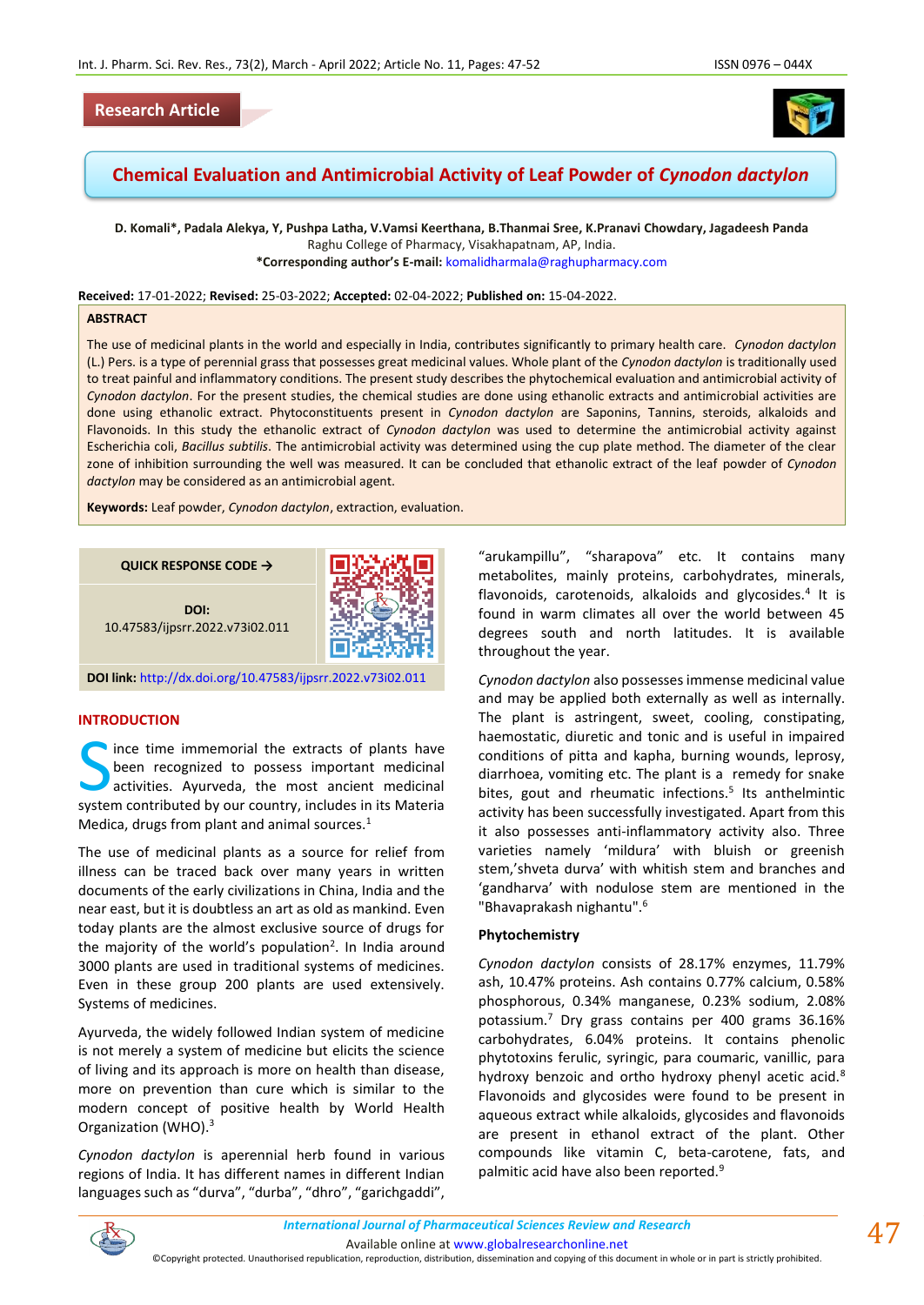# **(I) FLAVONOIDS**

Flavonoids are the major components isolated and identified from Cynodon .The term flavonoid covers a large group of naturally occurring compounds which include chalcones, dihydrochalcones, aurones, flavonoids, is flavonoids, flavones, flavanols, isoflavone, 2,3-dihydro flavanols (flavonols), flavone 3,4-diols (leucoantho cyanidins), anthocyanidins and Catechins.<sup>10</sup>

Flavonoids are present in plants both in the Free State and as glycosides. Unlike anthocyanins in which the sugar residue is invariably attached to the 3-hydroxyl (and in addition) often to the 5-hydroxyl; the sugar residue in flavonoids may be attached to a hydroxyl group in any position, the most frequent attachment being to the 3 or 7- hydroxyl. Differences in the oxygenation patterns of the aglycone and its modification by alkylation, type and position of sugar components give rise to an almost unlimited number of combinations.<sup>11</sup>

125 different flavonoid aglycones have been enumerated and six monosaccharides (D-glucose, D-galactose, Lrhamnose, arabinose, D-xylose, D-glucuronic acid), about disaccharides and six trisaccharides have been reported to be associated with flavonoids.<sup>12</sup> Bis-glycosides are not uncommon and numerous flavonoid C-glycosides are known. The sugar may be different or identical and may be attached at two different positions.

# **Colour reactions of the flavonoid compounds**

### *Ferric chloride:*

The production of ferric chloride is a general property of all classes of polyhydroxy flavonoid compounds. The production of ferric chloride is characteristic of 3-5 and 8 hydroxy flavones but not 6-7 or 4-hydroxy flavones 16 3 hydroxy flavones usually give brown color, the color given by 5-hydroxy flavones in green, purple, or brown.<sup>13</sup>

### *Neutral and Basic Lead Acetate:*

Basic lead acetate will give colored precipitates with most of the flavonoid polyphenols. Which neutral lead acetate forms precipitate with compounds containing O-dihydroxy groupings or combination of this grouping with O-hydroxy carbonyl or 3-hydroxy chromone structural units.<sup>14</sup>

### *Sodium Hydroxide Solution:*

The behavior or flavonoid pigment towards aqueous sodium hydroxide in the cold and on heating provides useful preliminary information on the basic structural type on the orientation of hydroxyl groups.<sup>15</sup> Flavonoids, for instance, form a yellow solution turning brown due to oxidative decomposition when air is passed through the solution. This relative instability to oxygen in alkaline solution distinguishes flavanols from flavones.<sup>16</sup> Color changes in alkaline buffer solutions give useful indications of the number and position of hydroxyl groups in flavones.<sup>17</sup>

# *Mineral acids:*

Concentrated sulfuric acid dissolved many flavonoid compounds with production of colored solutions, the properties of which are often of diagnostic value in structure analysis. Murthy, Rajagopal anand Row have described the colors and fluorescence of a large number of chromones, flavones, etc., in sulfuric acid solution.<sup>18</sup>Flavone's dissolve in sulfuric acid with the production of lively orange to crimson colors.<sup>19</sup>

### *Reduction tests:*

The reduction tests are of considerable use in distinguishing between various types of flavonoid compounds. One of the most used of the reduction tests utilizes magnesium-hydrochloric acid, the substance being taken in alcohol. Schinoda reduced synthetic and natural flavones and that the compounds with hydroxyl or methoxy substitution in the phenyl group gave red to red violet colors, among seven flavonoids tested all gave strong red violet to blue violet colors.<sup>20</sup> When magnesium is replaced by zinc, flavonols can be distinguished from flavonones and flavonol 3-glycosides from the Aglycones since only the former give deep colors. $21$  Asahina and Incubus observed that flavones were reduced to anthocyanidins, as indicated by a red or pink color by treatment of an alcoholic solution with sodium amalgam and subsequent acidification; flavonols were reduced only by magnesium and hydrochloric acid and flavonoids under both conditions.<sup>22</sup> The two tests however, do not always distinguish between flavones and flavonols. Marini-Bettolo and Ballio have described a test with antimony pentachloride in carbon tetrachloride, which sharply distinguishes chalcones (intense red or violet precipitate) from flavonoids, flavones and flavanols (yellow precipitate).

# **(2) TRITERPENOID SAPOGENINS**

Triterpenoidsare compounds with a carbon skeleton based on six isoprene units and they are derived biosynthetically from acyclic  $C_{30}$  hydrocarbon, squalene.<sup>23</sup> They have relatively complex cyclic structures, most being either alcohols, aldehydes or carboxylic acids. They are colourless, crystalline, often high melting point, optically active substances which are generally difficult to characterize because of their lack of chemical activity.<sup>24</sup>

The structures of their molecules follow the isoprene rule. However, certain substances with 30 carbon atoms such as lanosterol don't follow the classicalisoprene rule but follow a revised version of it called the biogenetic isoprene rule 41-43.<sup>25</sup> According to this rule terpenes are compounds formed by combination of isoprene units to aliphatic substances such as geraniol, fernosol, geranylgeraniol, squalene and others of similar kind and can be derived from these precursors by cyclization and in certain cases by rearrangement mechanisms.<sup>26</sup>

The triterpenoids are widely distributed in nature for the most part in the vegetable kingdom. Amongst the

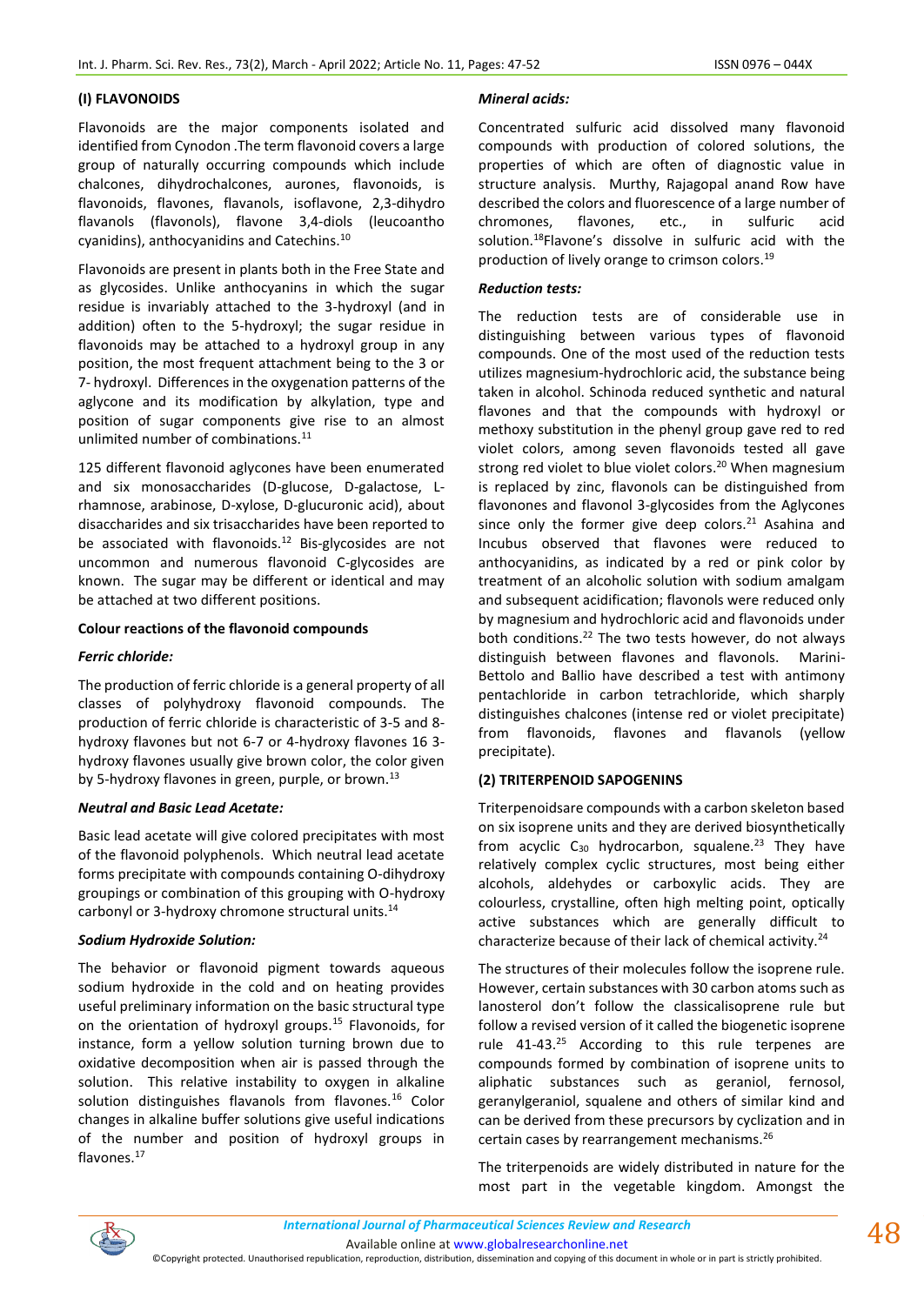exceptions are the hydrocarbon squalene, first obtained from shark liver oil, ambrein from ambergrin and a number of tetracyclic substances isolated from wool fat. A few triterpenes eg: Zeroin, lanosterol etc, are also known to occur as metabolic products of both higher and lower fungi.<sup>27</sup>The triterpenoids occur either in the free state or as esters or as glycosides (saponins). Amongst the naturally occurring esters are the cinnamate, palmitate, and stearate.<sup>28</sup>

There are probably more than 500 natural triterpenoids of established structures. Although the isolation of many well-known triterpenoid's dates back to the century, the first correct structures were not assigned until the time of the 2<sup>nd</sup> world war. Thus, the parent substances β-amyrin, α–amyrin and lupeol were correctly formulated respectively in 1937, 1949 and 1951 respectively.<sup>29</sup>

# **Reactions of saponins, steroids, tannins and phlebotomine**

1) Without chemical treatment: -

Saponins are detectable by exposure to u.v at 254, 365 nm**<sup>30</sup>**

2) Colour reactions: -

1) Foam test: - Small amount of extract is shaken with little quantity of water, the foam produced persists for 10 minutes. It confirms the presence of saponins. $31$ 

2) Haemolysis test: - To 2 ml of 1.8% sodium chloride solution in the two test tubes, 2 ml distilled water is added to one and 2 ml of 1% extract to the other. 5 drops of blood are added to each tube and gently mixed with the contents. Haemolysis observed under the microscope in the tube containing the extract indicates the presence of saponins.<sup>32</sup>

3) The extract is hydrolysed with sulphuric acid and extracted with chloroform. The chloroform layer is tested for steroids.<sup>33</sup>

A) Salkowskitest: - Few drops of concentrated sulphuric acid are added to the chloroform layer, shaken and on standing; lower layer turns yellow colour changes to deep red.<sup>34</sup>

B) Liebermann Burchard reaction: - Generally pentacyclic triterpenoids give prominent pink colour. Karioyone applied this test for micro detection of triterpenes in plants.

water and heated in a water bath. The mixture was filtered and ferric chloride was added to the filtrate. A dark green solution indicates the presence of tannins

Steroids: 2 ml of acetic anhydride was added to 0.5 g of the extract of each with 2 ml of H2S04.The color changed from violet to blue or green in some samples indicating the presence of steroids.<sup>35</sup>

**Table 1:** phytochemical constituents of *Cynodon dactylon*

| Phytochemical    | <b>Positive or Negative</b> |
|------------------|-----------------------------|
| <b>Alkaloids</b> | $\div$                      |
| <b>Tannins</b>   | $\ddot{}$                   |
| <b>Steroids</b>  | $\ddot{}$                   |
| Flavonoids       | $\ddot{}$                   |
| Saponins         |                             |

# **MATERIALS AND METHODS**

### **Leaf powder extraction**

Approximately, 100 g of plant powder was soaked into 200 mL of ethanol solvents and shaken on a platform shaker (LabCompanionTM) at 150 rpm with temperature of 25 C to obtain plant extract. The soaking process was repeated three times for to obtain a complete extraction. The extracts obtained were then evaporated and concentrated under reduced pressure (768–7 mmhg) using Rota-VaporTM (BUCHI) to obtain 1 ml of extract per 10 g of plant sample. Aliquots were then kept in -20 C temperature StrataTM-X 33um Polymeric Sorbent reverse-phase (200 mg/6 mL) (Phenomenex)cartridges with 12-cartridge manifold system were used.<sup>36</sup>.

Ethanol absolute (1 ml) was used to activate the sorbent and further equilibrated with sterile deionised distilled water (1 ml). Samples were then loaded into the cartridges and washed with 1 % ethanol (1 ml) to remove any impurities from the samples.

### **Anti-microbial activity**

Micro organisms are isolated from various substances or sources like soil, air, water, food etc. In the laboratory they can be separated into pure cultures. These cultures are suitable for study of their morphological, cultural, biological, serological and genetic properties. In pure cultures techniques colonies are isolated and visible masses representing multiplication of single organisms.<sup>38</sup> A culture which contains more than one kind of microorganisms is called a mixed culture.

The assay of is based on comparison of inhibition of growth of microorganisms under examination with that produced by known concentration of standard preparation having a known activity. Cup plate method is used in this research.<sup>39</sup>

# **Cup plate method:**

Preparation of agar medium:

Agar - 20gms [1000ml]

Peptone - 10gms [1000ml] Beef extract - 10gms [1000ml]

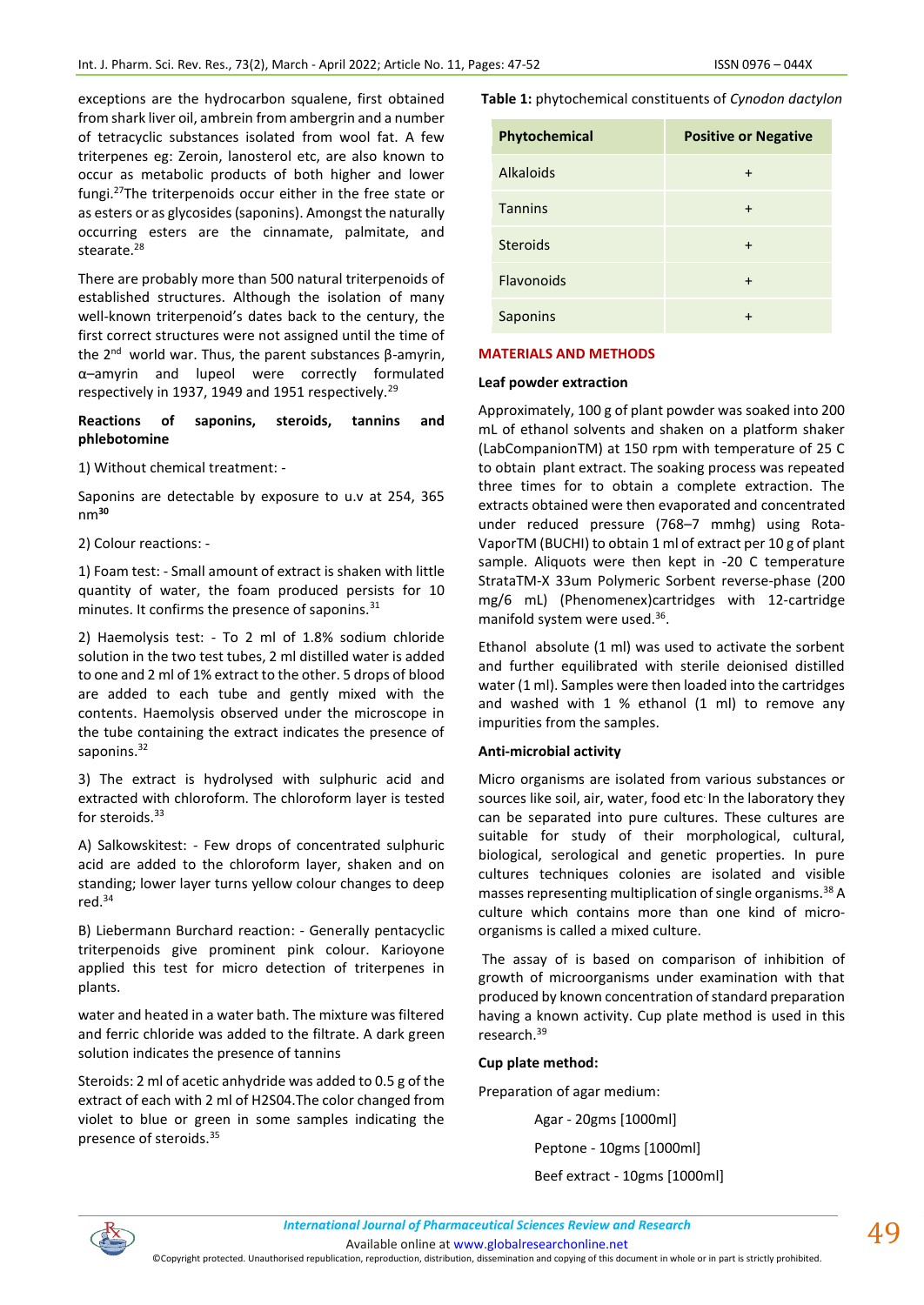# Nacl - 5mg [1000ml]

1.Peptone, Nacl and beef extract are heated and agar is added to this broth. Gel formation takes place. Add this to boiling tube and seal it with cotton plug. Now they are kept in autoclave for 15 minutes at 121 degrees at 15 Lb pressure.<sup>40</sup>Inoculate a previously liquefied medium appropriate to assay with requisite quantity of suspension of microorganisms

2.Add the suspension to the medium at a temperature between 40-50 degrees and immediately pour inoculated medium into petri dishes to give a depth of 3-4 mm. Put the plate on a level surface.<sup>41</sup>

3.Store the prepared dishes in a manner so as to ensure that no significant growth on the surface of agar.

4.Prepare solutions of known concentrations of 25 ml, 50ml, 75ml and 100ml.

5.Prepare whatman filter paper discs and add them to the solutions.

6.Inoculate the discs in their respective marked places on the petri dish under sterilised conditions.

7.Incubate the petri dishes in a hot air oven for 24 hours for the growth of microorganisms.

8.Measure the zone of inhibition.

**Figure 1:** Antimicrobial activity against *Escherichia coli*



**Figure 2:** Anti-microbial activity against Bacillus subtilis

### **RESULTS AND DISCUSSION**

The presence of antimicrobial substances in the higher plants is well established. Plants have provided a source of inspiration for novel drug compounds as plants derived medicines have made significant contributions towards human health. Phytomedicine can be used for the treatment of diseases as is done in case of unani and ayurvedic system of medicines or it can be the base for the development of a medicine, a natural blueprint for the development of a drug. Phytochemical analysis of ethanolic extract showed the presence of tannins, steroids, flavonoids, saponins, and absence of alkaloids and phlobatannins. Phytochemical constituents are secondary metabolites of plants that serve a defense mechanism against prediction by many microorganisms, insects and other herbivores. The primary phytochemical analysis revealed that the extracts contained some phytoconstituents such as saponins, steroids, tannins flavonoids, which could be responsible for the observed antimicrobial property. These bioactive compounds are known to act by different mechanisms and exert antimicrobial action.

Tannins bind to proline rich proteins and interfere with the protein synthesis. Flavonoids are hydroxylated phenolic substances known to be synthesized by plants in response to microbial infection and it should not be surprising that they have been found in vitro to be effective antimicrobial substances against a wide array of microorganisms. Their activity is probably due to their ability to complex with extracellular and soluble proteins and to complex with bacterial cell walls.

Antimicrobial property of saponin is due to its ability to cause leakage of proteins and certain enzymes from the cell Steroids have been reported to have antimicrobial properties, the correlation between membrane lipids and sensitivity for steroidal compound indicates the mechanism in which steroids specifically associate with membrane lipid and exerts its action by causing leakages from liposomes. The test organisms used in this study are associated with various forms of human infections. From a clinical point of view, E. coli causes septicemias and can infect the gallbladder, meninges, surgical wounds, skin lesions and the lungs, especially in debilitate and immunodeficient patients.

Bacillus subtilis causes wound infections and urinary tract infections in the elderly and young males often following catheterization or cystoscopy, and it is a secondary invader of ulcers and pressure sores. The demonstration of activity against both gram negative and gram-positive bacteria is an indication that the plant can be a source of bioactive substances that could be of broad spectrum of activity. The fact that the plant was active against both clinical and laboratory isolates is also an indication that it can be a source of very potent antimicrobial substances that can be used against drug resistant microorganisms prevalent in hospital environments. In the present study, the ethanolic extract proved to be a potent antimicrobial.





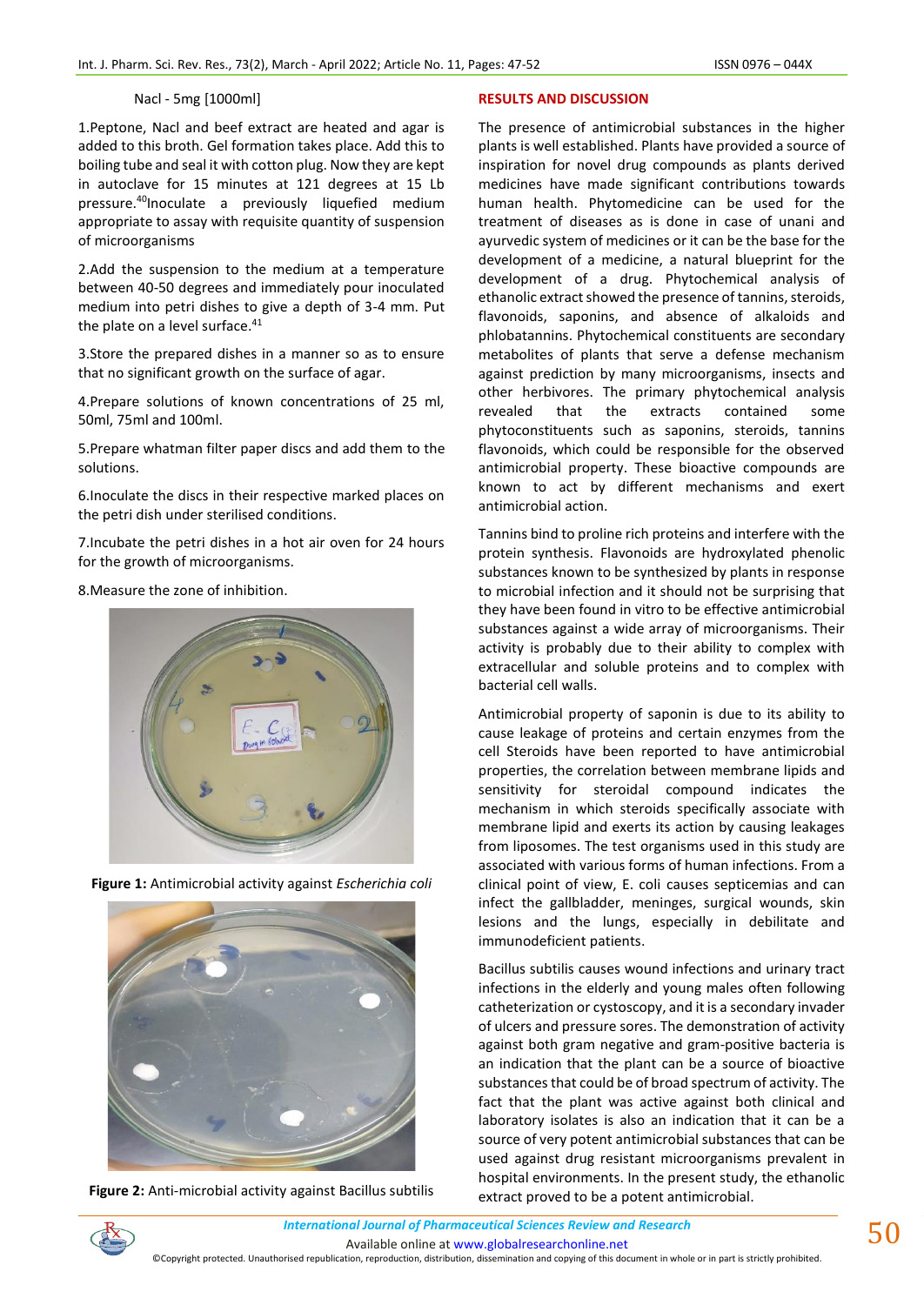### **CONCLUSION**

Ethanolic extract demonstrated a broad spectrum of activity against antimicrobial activity. The broad-spectrum antimicrobial activities of the plant extract, possibly due to the identified phytochemical constituents. Bioactive substances from this plant can therefore be employed in the formulation of antimicrobial agents for the treatment of various diseases including gonorrhoea, pneumonia, eye infections. Isolation, identification and purification of these phytoconstituents and determination of their respective antimicrobial potencies and toxicological evaluation with the view to formulating novel chemotherapeutic agents should be the future direction for investigation. From the present study we can draw a conclusion that the traditional use of plant *Cynodon dactylon* for the infectious disease is promising, mainly against wide range of microorganisms.

The result obtained showed antimicrobial activity through cup plate method for ethanolic extract of leaf powder of *Cynodon dactylon*, which is evident by the formation of clear zone. For ethanol extraction, in terms of zone diameter measurements showed maximum clear zone indicating their greater sensitivity to this specific extract.

The zone of inhibitions obtained for different concentrations are:

- 25ml 11mm
- 50ml 17mm
- 75ml 22mm
- 100ml 29mm

# **REFERENCES**

- 1. Cohen ML. Epidemiology of drug resistance: implications for a post antimicrobial era. Science 1992; 257: 1050-1055.
- 2. Burton GW, Joyce D, Ingold, KU. Is Vit E the only Lipid Soluble Chain leaving Anti- oxidant in Human Blood Plasma and Erythrocyte Membrane. Arch.Biochem. Biophys. 1983; 90: 222-228.
- 3. Oluyemi K. A, Omotuyi IO, Jimoh O R, Adesanya OA, Saal CL, Josiah S. J. Erythropoietic and anti-obesity effects of *Garcinia cambogia* in Wistar rats. Biotechnol. Appl. Biochem.2007; 46:69-72.
- 4. Chopra RN, Nayer SL, Chopra IC. Glossary of Indian Medicinal Plants. CSIR, New Delhi Publication and Information Directorate, 1999: 88.
- 5. Kirtikar KR, Basu BD: Indian Medicinal Plants, Sri Satguru Publications Delhi, Edition 3rd, Vol. VIII, 2001: 3692.
- 6. Nadkarni AK. Indian Materia Medica, Popular Prakashan, Mumbai, Vol 1, Mumbai, India: 2000: 425.
- 7. Vaidyaratnam PSV. Arya Vaidya Sala, Kottakkal, Orient Longham, Chennai, Vol II, 2003: 289.
- 8. Pal DK. Evaluation of CNS activities of aerial parts of *Cynodon dactylon* Pers in mice. Acta Pol Pharm-Drug Res 2008; 65: 37- 43.
- 9. Pal DK, Kumar M, Chakrabarty P, Kumar S. Evaluation of the antioxidant activity of aerial parts of *Cynodon dactylon*. Asian J Chem 2008; 20: 2479-2481.
- 10. Pal DK, Dutta S. Evaluation of antioxidant activity of the roots and rhizomes of *Cyperus rotundus* L. Indian J Pharm Sci 2006; 68: 256-258.
- 11. Yogesh Chaudhari, Hardik R. Mody, Vamsi Krishna B. Acharya. Antimicrobial activity of *Cynodon dactylon* on different bacterial pathogens isolated from clinical samples. International Journal of Pharmaceutical Studies and Research. 2011; 2 (1): 16-20.
- 12. Sofowora, A. Medicinal Plants and Traditional Medicine in Africa, John Wiley and son Ltd., 150-153.
- 13. Trease, G.E. WC. Pharmacognosy. 11th Edn. Brazilian Tiridel and Macmillan Publishers, London, 1989.
- 14. Harborne JB. Phytochemical Methods. 3rd Edn. Chapman and Hall Ltd., London, 1973: 135-203.
- 15. Essawi T, Srour M. Screening of some Palestinian medicinal plants for antimicrobial activity. J Ethnopharmacol. 2000; 70: 343-349.
- 16. Rates SMK**.**Plants as source of drugs. Toxicon 2001; 39: 603- 613.
- 17. Muntha K R, Sashi KG, Melissa RJ, Shabana IK, Daneel F. Antioxidant, Antimalarial and Antimicrobial activities of Tannin rich Fractions, Ellagitannins and Phenolic acids from *Punica granatum* L. Planta Med 2007;73(5):461-467.
- 18. C Perez, Anesini J. Screening of plants used in Argentine folk medicine for antimicrobial activity. Ethnopharmacol 1993; 44:50-55.
- 19. Ahmad I, Beg AZ. Antimicrobial and phytochemical studies on 45 Indian medicinal plants against multi-drug resistant human pathogens. Journal of Ethnopharmacology 2001; 74: 113–23.
- 20. Banso A, Mann A. Evaluation of antimicrobial properties of flavonoid fraction from *Antiaris africana* (Engl). Journal of Applied Biosciences. 2008; 12: 665 - 670.
- 21. Bonjar GHS, Nik AK, Aghighi S.Antimicrobial and antifungal survey in plants used indigenous herbal-medicine of south east regions of Iran. J BiolSci 2004; 4: 405-412.
- 22. Shimada T. Salivary proteins as a defense against dietary tannins. J. Chem.Ecol. 2006; 32 (6): 1149-1163.
- 23. Marjorie C. Plant Products as Antimicrobial Agents. Clinical Microbiology Reviews. 1999; 12: 564-582.
- 24. Zabłotowicz RM, Hoagland RE, Wagner SC. Effect of saponins on the growth and activity of rhizosphere bacteria. Adv Exp Med Biol. 1996; 405:83-95.
- 25. Raquel F. Expand. Bacterial lipid composition and the antimicrobial efficacy of cationic steroid compounds. Biochimica Biophysica Acta 2007; 2500–2509.
- 26. Zaika LL. Spices and herbs their antimicrobial activity and its determination. J Food Safety 1988; 9: 97-118.
- 27. Gupta P, Murali P, Murali M V, faridi M A, Kaul P B, Ramachandran V C, Talwar V. "*Klebsiella septicaemia* in neonates" Ind J Paediatr.1993; 60:565-572.